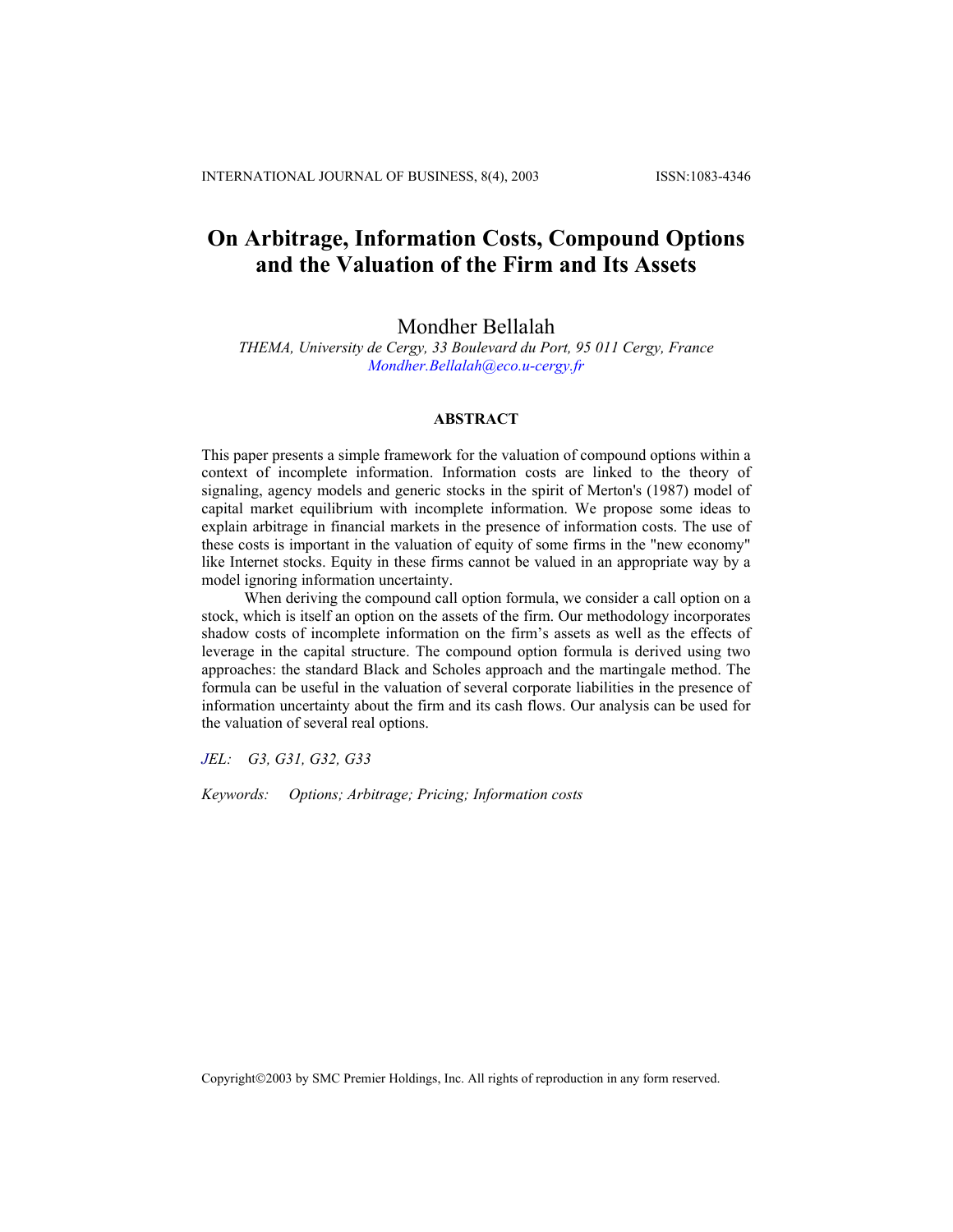### **I. INTRODUCTION**

The compound option or an option on an option has been studied in a context of complete information by several authors including Black and Scholes (1973), Geske (1979), Triantis and Hodder (1990), Briys-Bellalah et al. (1998), etc . The concept of an option on an option is important in the study of several opportunities with a sequential nature where some of them are available only if earlier opportunities are undertaken. For a survey of this literature on real standard and complex options, the reader can refer to Dixit and Pindyck (1994), Triantis and Hodder (1990) and Grenadier and Weiss (1997) among others. Black and Scholes (1973), Black and Cox (1976), Galai and Masulis (1976) and Geske (1979) show that several corporate liabilities may be considered as options. In a context of complete information, they study the pricing of a firm's common stock and bonds by considering the stock as an option on the firm's value. They show that corporate investment opportunities may be analyzed as options and compound options. However, their analysis does not account for information uncertainty.

 Since the acquisition of information and its dissimination are central activities in finance, and especially in capital markets, Merton (1987) develops a model of capital market equilibrium with incomplete information, CAPMI, to provide some insights into the behavior of security prices. He also studies the equilibrium structure of asset prices and its connection with empirical anomalies in financial markets. In this spirit, Bellalah (1990) and (1999) provides a valuation formula for stock options and commodity options in a context of incomplete information. The formula is derived in an equilibrium approach by a simple extension of the main results in Merton's model.

In this paper, we use arbitrage arguments rather than an equilibrium approach to derive the formula in a Black and Scholes (1973) economy. Such a formula might be applied to the valuation of equity in the capital structure of the firm. The use of information costs regarding the firm and its cash flows might help to understand why Black and Scholes model leads to theoretical prices, which are systematically biased. The information uncertainty about the firm and its cash flows reflects the agency costs and the asymmetric information problems. By assuming the stock as an option on the value of the firm, the value of the call as a compound option can be derived as a function of the firm's value by accounting for information costs and the effects of leverage. We present two alternative derivations for the value of the firm's stock as a compound option in the presence of information costs. The first derivation parallels that of Geske (1979) using the Black and Scholes approach. The second derivation relies on the martingale approach a la Harrison and Kreps (1979) and Harrison and Pliska (1981).

The structure of the paper is as follows. Section II reminds the main results in Merton's model regarding information costs and applies the non-arbitrage approach to derive the call option formula. Section III proposes two approaches for the derivation of the compound option formula in the presence of information uncertainty. The formula corresponds to the value of a stock in a levered firm as a function of the firm's asset value. The first approach relies on the same arguments as those in Geske (1979). The second approach parallels the martingale approach. The continuous-time approach can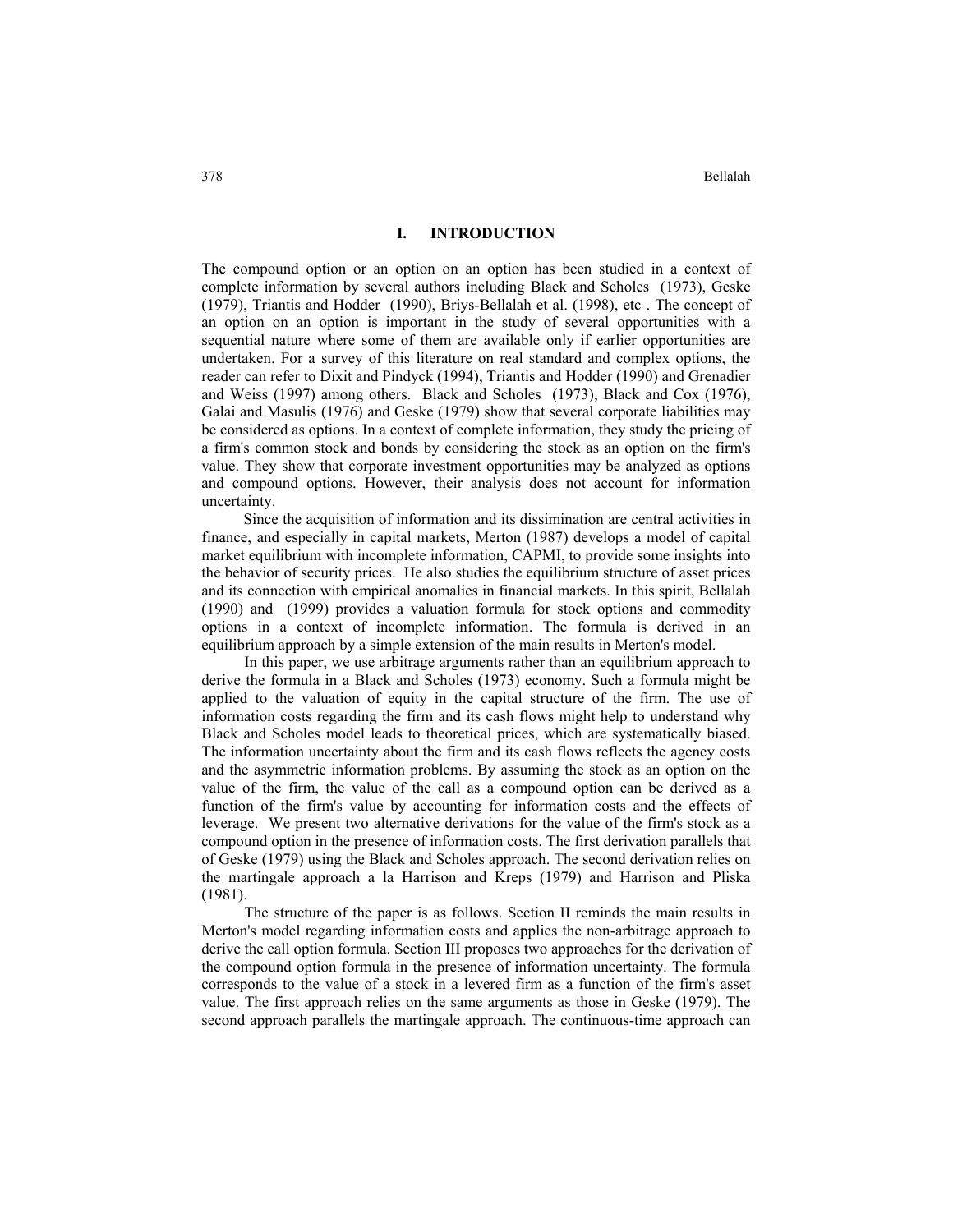be for example obtained by convergence arguments from a modified standard Cox, Ross and Rubinstein (1979) model to account for information costs. Section IV proposes the option price sensitivities and some comparisons with respect to standard models in the absence of information costs.

# **II. THE VALUATION EQUATIONS FOR STANDARD OPTIONS WITH INFORMATION COSTS**

This section states Merton's (1987) model and justifies the use of information costs in the recent literature for the explanation of liquidity effects, corporate risks and some anomalies observed in capital and real markets.

### **A. Shadow Costs of Incomplete Information and the Pricing of Financial Assets**

Merton's model is a two period model of capital market equilibrium in an economy where each investor has information about only a subset of the available securities. The key behavioral assumption of the model is that an investor considers including security V in his portfolio only if he has some information on this security. Information costs have two components: the costs of gathering and processing data, and the costs of information transmission. The main results in Merton's model are recently applied in a different context by Shleifer and Vishny (1997) and Orosel (1997). This problem is related to the literature on the principal-agent problem, to the signaling models, to the differential information models and to the theory of generic and neglected stocks (see Arbel and Strebel (1982), Barry, and Brown (1986) among others). Merton's model may be stated as follows:

$$
\overline{R}_{V}-r=\beta_{V}\Big[\overline{R}_{m}-r\Big]+\lambda_{V}-\beta_{V}\lambda_{m}
$$

where  $\cdot$ 

 $\overline{R}_{\nu}$ : the equilibrium expected return on security V,

- $\overline{R}_m$ : the equilibrium expected return on the market portfolio,
- r: the riskless rate of interest,
- $\beta_V$ : the beta of security V, that is the covariance of the return on that security with the return on the market portfolio, divided by the variance of market return,
- $\lambda_V$ : the equilibrium aggregate "shadow cost" for the security V. It is of the same dimension as the expected rate of return on this security V,

 $\lambda_m$ : the weighted average shadow cost of incomplete information over all securities.

From Merton's model (1987), it appears that taking into account the effect of incomplete information on the equilibrium price of an asset is similar to applying an additional discount rate to this asset's future cash flows. In fact, the expected return on the asset is given by the appropriate discount rate that must be applied to its future cash flows. Then, relying on Merton's model to derive a valuation formula should lead to more accurate theoretical prices since information costs are included for options and their underlying securities.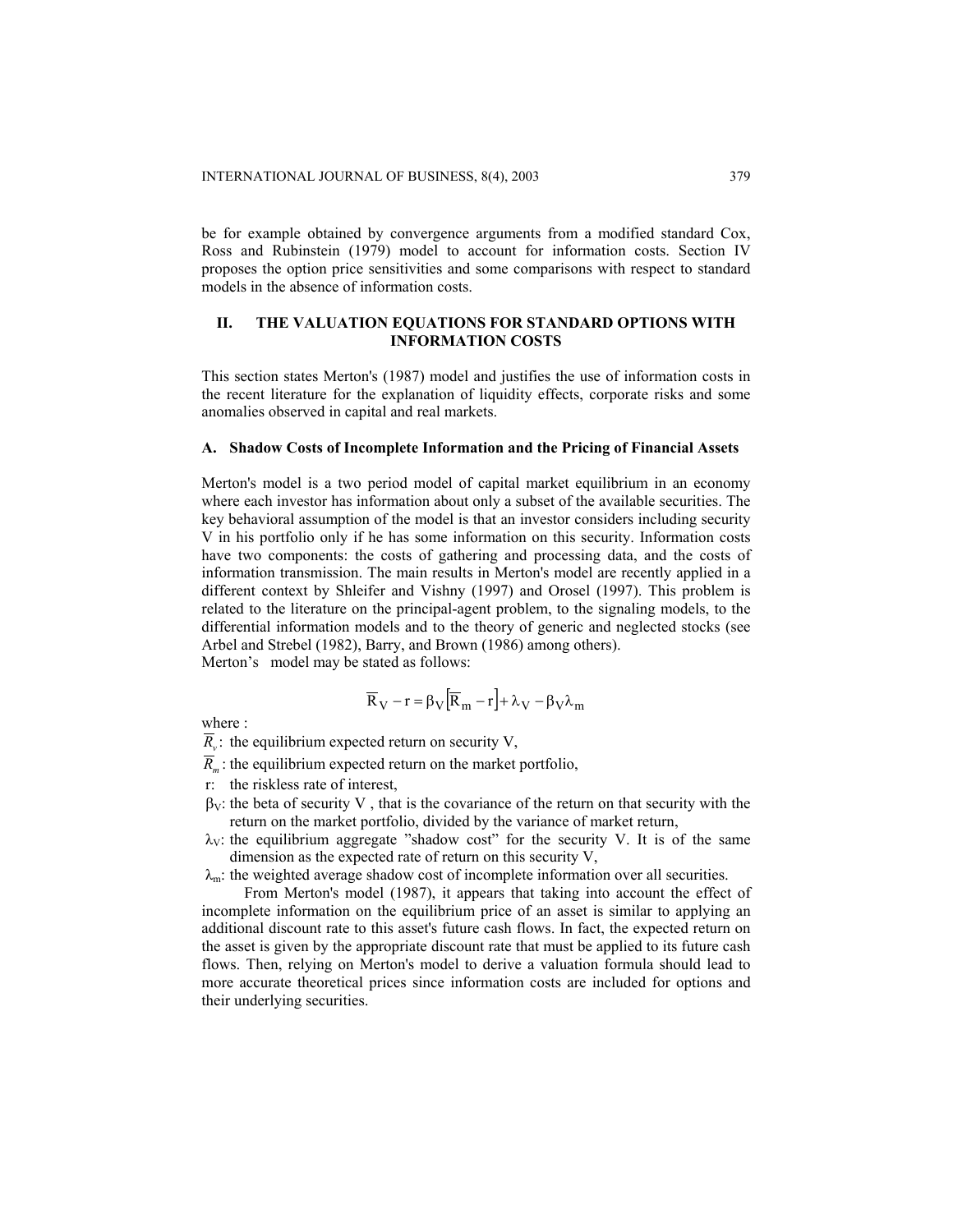Kadlec and McConnell (1994) study the effect of market segmentation and illiquidity on asset prices. They document the effect on share value of listing on the New York Stock Exchange.

The results in Kadlec and McConnell (1994) provide support for investor recognition as a source of value from exchange listing, supporting Merton's model. They also provide support for superior liquidity as a source of value from exchange listing, supporting Amihud and Mendelson's (1986) model.

Several studies have shown how share prices increase for firms that list on the NYSE from the Nasdaq OTC market. These studies attributed this outcome to increased investor recognition or superior liquidity (see Merton [1987], Foerster and Karolyi (1999) ).

Beneish and Gardner (1995) show that stock prices decrease when the quantity of available information decreases. This result is consistent with the evidence in Merton (1987) that investors demand higher returns for holding stocks with less available information. They find also consistent evidence with that in Amihud and Mendelson (1986) where investors demand higher expected returns for higher trading costs.

Coval and Moskowitz (1999) show that investment managers exhibit a strong preference for locally-headquartered firms, particularily small, highly-levered firms, that produce non-traded goods. Stulz (1999) shows that globalization decreases the cost of capital under some assumptions. In this context, following Merton (1987), Stulz (1999) assumes that some investors do not hold some securities because they do not know about them.

Amihud and Mendelson (1988) consider several observed corporate policies that can be viewed as increasing the liquidity of investments. The use of Merton's (1987) model in our analysis is based on its simplicity as well as its explicative power in explaining some anomalies in financial markets.

### **B. Arbitrage and Information Costs**

Arbitrage involves simultaneously at least two transactions in different markets giving the investor a riskless profit. Consider for example a stock traded on both the New York Stock Exchange and the Paris Bourse.

Assume that the stock is worth 200 dollars in New York and 201 euro in Paris. The exchange rate is one dollar for an euro. An arbitrageur could enter simultaneously in two transactions: buy the stock in New York and sell it in Paris. He would realize a profit of one euro per share bought.

In this case, this arbitrage opportunity is attractive in the absence of transaction costs and information costs. This arbitrage opportunity is eliminated if informed arbitrageurs buy the stock in New York and sell it in Paris. The market forces will cause an equivalence between the prices in Paris and New York by acting on exchange rates. The actions of arbitrageurs eliminate the major disparity between the prices of the stock in different currencies.

For the ease of notation, we denote the information cost by  $\lambda$ . A clear analysis of arbitrage implies the presence of an information cost for each asset and market. Hence, there are information costs for stocks, S,  $\lambda_{\rm S}$ , for bonds, B,  $\lambda_{\rm B}$ , etc. For a portfolio of N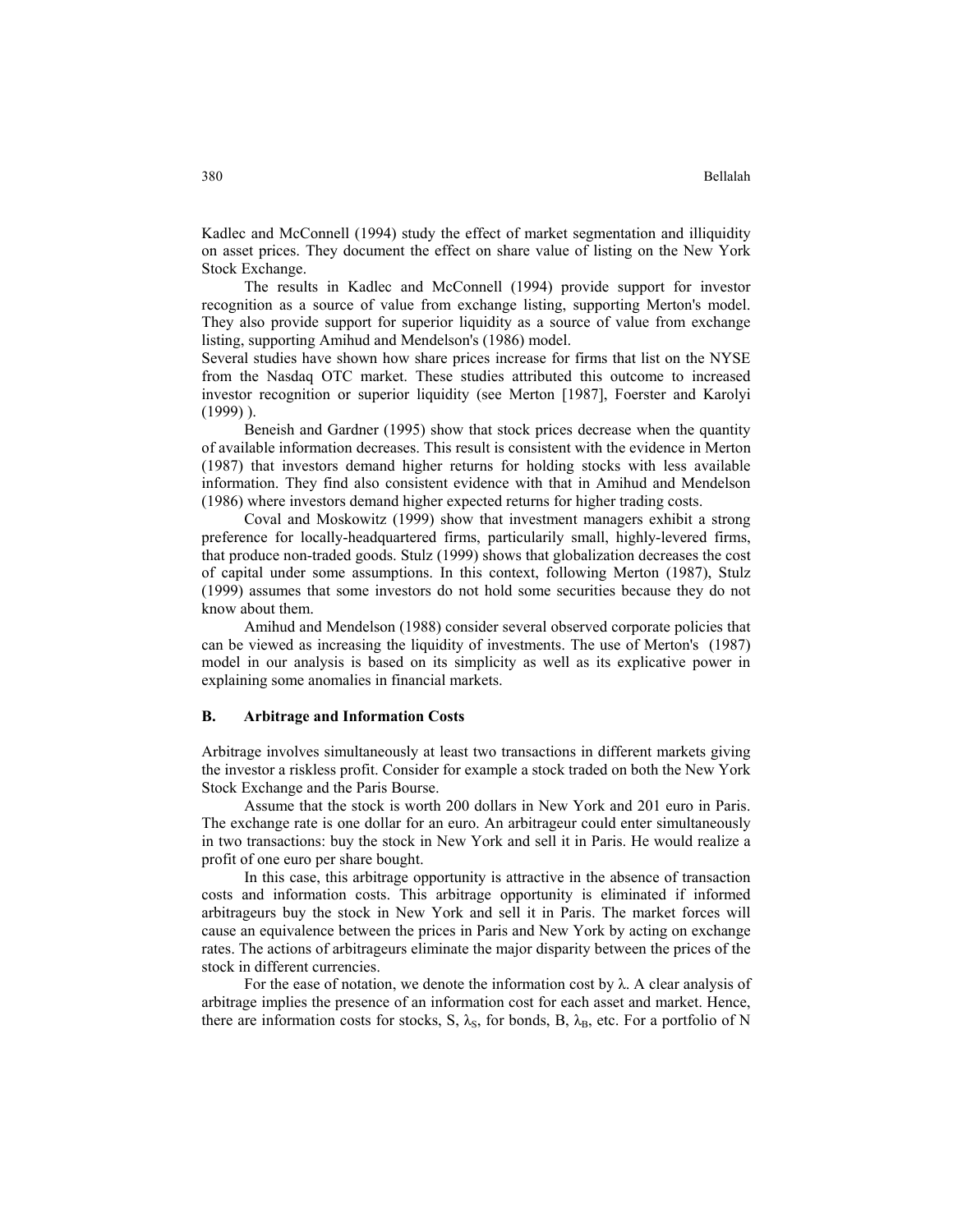assets, there is an information cost for each asset and market. If the funds used in arbitrage are borrowed or the investor has the opportunity to lend them at the riskless rate, the return from arbitrage must be at least  $(r + \lambda)$ . Therefore, we expect information costs to appear in all arbitrage operations in bond markets, foreign exchange markets, equities transactions, derivatives, etc.

### **C. The Pricing of Assets Under Incomplete Information**

Let us denote by  $S(V,t)$  the value of the option as a function of the underlying asset and time. Assume that the price of the underlying asset follows a geometric Wiener process:

$$
dV/V = \alpha dt + \sigma dZ dt
$$

where  $\alpha$  and  $\sigma$  refer to the instantaneous rate of return and the standard deviation of the underlying asset, and dz is a Brownian motion. Using the same assumptions as in the seminal paper of Black and Scholes and the additional assumption of information uncertainty on the option  $S(V,t)$  and its underlying asset, V, it is possible to construct a hedged position which contains one share of stock long and  $1/S_V$  options short. The term  $S_V$  is the first derivative of the option with respect to its underlying asset. The value of equity in this position is:  $V - S(V,t)/S_V$ .

Over a short interval  $\Delta_t$ , the change in the value of the equity is:  $\partial V - \Delta S(V,t)/S_V$ . Assuming a hedged position is constructed and "continuously" rebalanced, and since  $\partial S(V, t)$  is a continuous and differentiable function of two variables, it is possible to use Taylor series expansion to expand  $\Delta S(V, t)$ . When limiting arguments are used and second order terms ignored, we obtain:

$$
\Delta S = 1/2 S_{VV} \sigma^2 V \Delta t + S_V \Delta V + S_t \Delta dt
$$

This is just an extension of simple results to obtain Ito's lemma. The application of this lemma gives:

$$
\Delta S = 1/2 S_{VV} \sigma^2 V^2 \Delta t + S_V \Delta V + S_t \Delta dt
$$

Substituting from this equation into the previous one, the change in the value of the equity in the hedged position is:

$$
-\left(\frac{1}{2}S_{VV}\sigma^2V^2 + S_t\right)\Delta t/S_V
$$

Since the return in the hedged position is certain, the return must be equal to  $(r + \lambda_V)$  $\Delta t$  for the underlying asset and  $(r + \lambda_s)$   $\Delta t$  for the option where  $\lambda_V$  and  $\lambda_s$  refer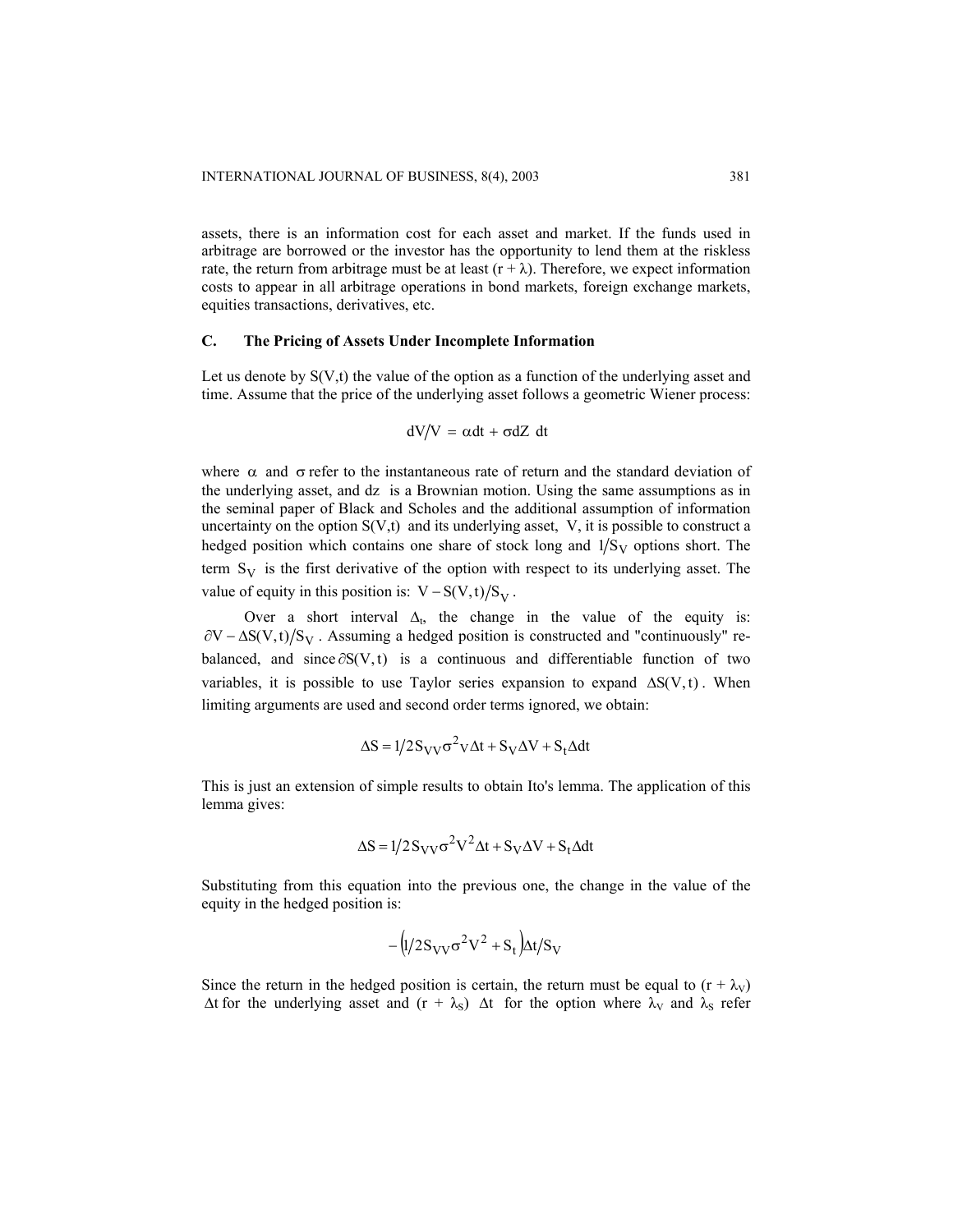382 Bellalah

respectively to the information costs on the underlying asset and the option. In this context, we have:

$$
-\left(\frac{1}{2}S_{VV}\sigma^2V^2 + S_t\right)\Delta t/S_V = V(r + \lambda V)\Delta t - S(V, t)/S_V(r + \lambda_S)\Delta t\tag{1}
$$

Dropping the  $\partial t$  and rearranging the terms, we get the differential equation for the value of the option:

$$
1/2\sigma^{2}V^{2}S_{VV} + (r + \lambda V)VS_{V} - (r + \lambda S)S + S_{t} = 0
$$
\n(2)

The effect of the shadow costs of incomplete information on an asset equilibrium price appears to be similar to applying an additional discount rate to this asset's future cash flows. Note that if  $\lambda_V$  and  $\lambda_S$  are set equal to zero, this partial differential equation reduces to the Black and Scholes valuation equation. This equation appears in Bellalah (1990) and (1999).

Let  $T$  be the maturity date of the call and  $M$  be its strike price. Equation (2) subject to the following boundary condition at maturity:

$$
S(V,T) = V_T - M \text{ if } V_T \ge M
$$
  

$$
S(V,T) = 0 \text{ if } V_T < M
$$

is solved using standard methods for the price of a European call, which is found to be equal to :

$$
S(V,T) = Ve^{-(\lambda_s - \lambda_v)T} N_1(d_1) - Me^{-(r+\lambda s)T} N_1(d_2)
$$
 (3)

with:  $d_1 = [\ln(V/M) + (r + 1/2 \sigma^2 + \lambda_V)T]/\sigma\sqrt{T}$ ;  $d_2 = d_1 - \sigma\sqrt{T}$ ; and where N<sub>1</sub>(.) is the univariate cumulative normal density function. Appendix 2 presents the derivation of the same formula by applying the martingale techniques. In both cases, we obtain the same results. If the information costs on the option and its underlying asset are set equal to zero, this formula collapses to the standard Black and Scholes formula. The presence of information costs on the call and the assets of the firm reflect the costs incurred by investors to get informed about the characteristics of the claims on the firm. These costs appear in the form of an additional return required by investors. They are reflected in the discounting factors, which have the same dimension as an incremental interest rate

### **III. THE VALUATION OF EQUITY AS A COMPOUND OPTION IN THE PRESENCE OF SHADOW COSTS OF INCOMPLETE INFORMATION**

If the stock is considered as an option on the value of the firm, V, then the value of the call as a compound option can be expressed as a function of the firm's value. This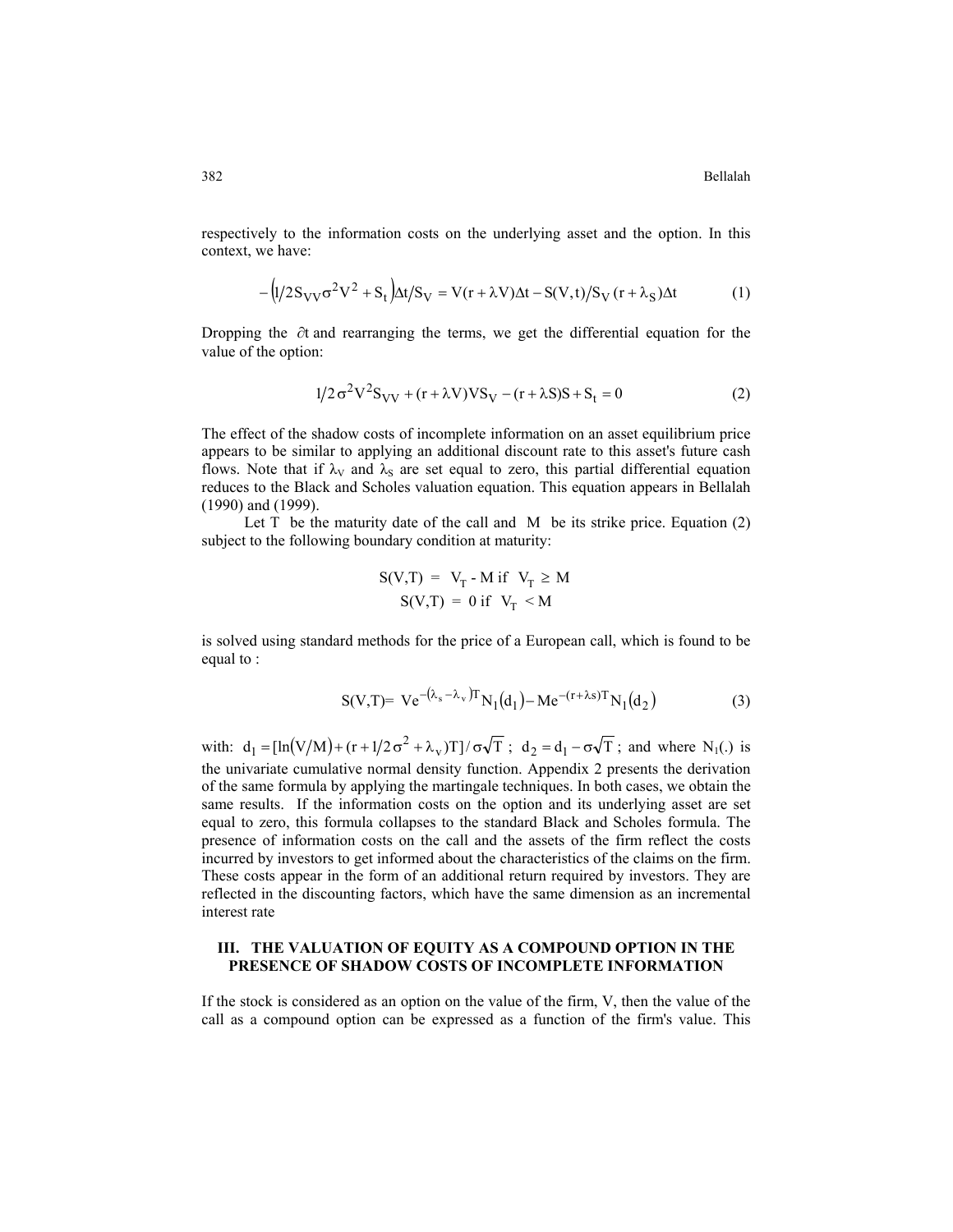analysis follows from the setting in Geske (1979) and Galai and Masulis (1976). Following Geske (1979), consider a levered firm for which the debt corresponds to pure discount bonds maturing in T years with a face value M. Under the standard assumptions of liquidating the firm in T years, paying off the bondholders and giving the residual value (if any) to stockholders, the bondholders have given the stockholders the option to buy back the assets at the debt maturity date. In this context, a call on the firm's stock is a compound option,  $C(S,t) = f(g(V,t),t)$  where t stands for the current time. If we assume that the return on the firm follows a given diffusion process, then changes in the value of the call can be given as a function of changes in the firm's value and time. The valuation of options in this context is standard since a risk-less hedge can be constructed by choosing an appropriate mixture of the firm and call options on the firm's stock. This is possible under the standard assumptions of perfect and competitive markets, continuous trading, the absence of short sales constraints when the risk-less interest rate and the information costs are known and constant over time. Using the standard dynamics, the return on the firm's assets follows the stochastic differential equation :

$$
dV/V = \alpha_v dt + \sigma_V dz_V
$$

where  $\alpha_V$  and  $\sigma_V$  refer to the instantaneous rate of return and the standard deviation of the return of the firm per unit time, and  $dZ_V$  is a Brownian motion. Using the definition of the call  $C(V,t)$ , its return can be described by the following differential equation :

$$
dC/C = \alpha_C dt + \sigma_C dz_C
$$

where  $\alpha_c$  and  $\sigma_c$  refer to the instantaneous rate of return and the standard deviation of the return on the call per unit time, and  $dz_c$  is a Brownian motion. Using Ito's lemma as before, the dynamics of the call can be expressed as:

$$
dC = 1/2 C_{VV} \sigma^2 V^2 dt + C_V dV + C_t dt
$$

As we have shown above, it is possible to create a riskless hedge with two securities, in this case, between the firm and a call to get the following partial differential equation:

$$
1/2\sigma^{2}V^{2}C_{VV} + (r + \lambda V)VC_{V} - (r + \lambda C)C + C_{t} = 0
$$
 (4)

where  $\lambda_v$  in an information cost relative to the firm's value. At the option's maturity date,  $t = T_0$ , the value of the call option on the firm's stock must satisfy the following condition:

$$
C_{T0} = \max [S_{T0} - K, 0]
$$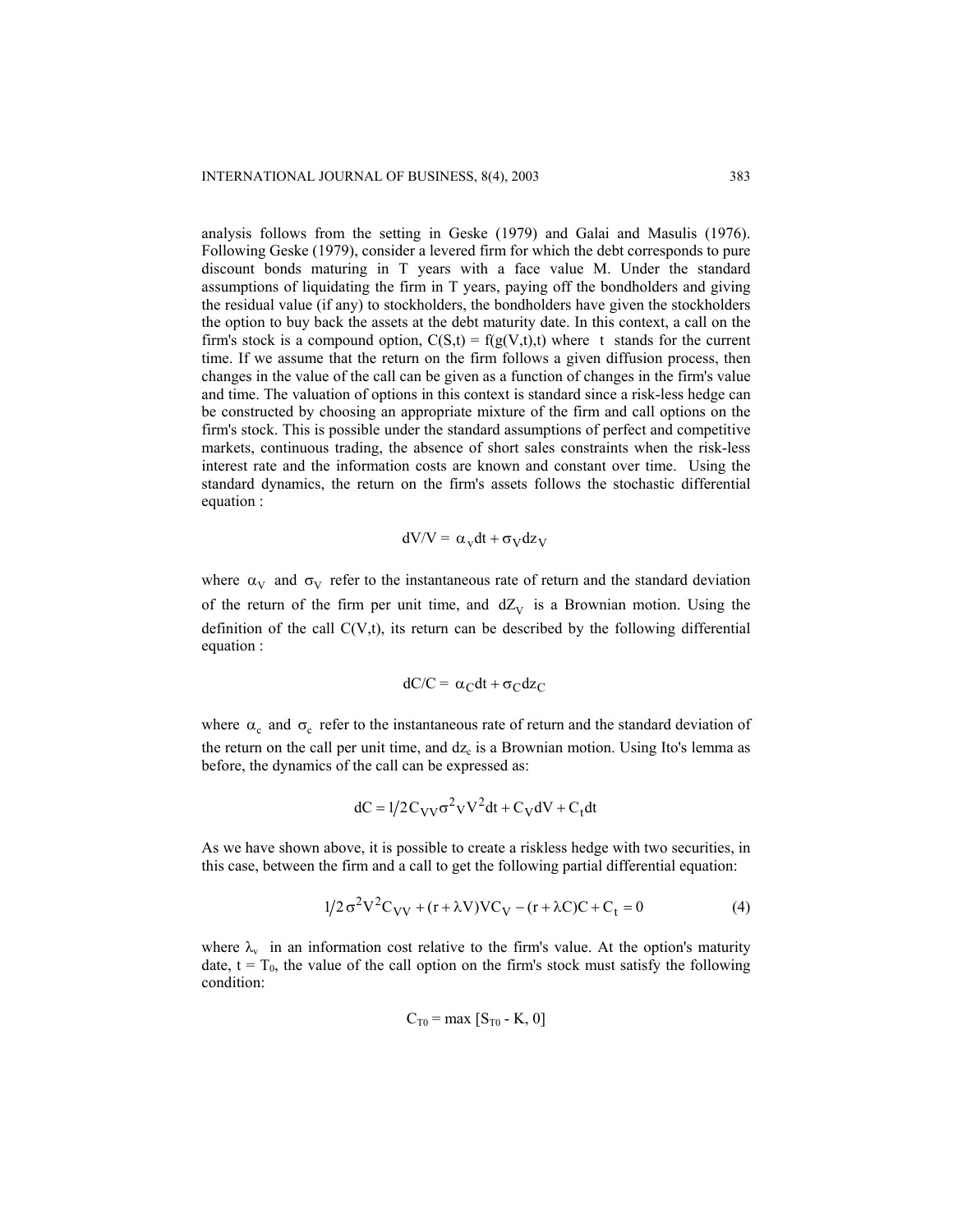where K stands for the strike price. Since the stock is viewed as an option on the value of the firm, recall the value of  $S_{T0}$ , (see formula (3)):

$$
S(V_{T0},T_0) = V_{T_0}e^{-(\lambda_s-\lambda_v)(T-T_0)}N_1(d_1) - Me^{-(r+\lambda s)(T-T_0)}N_1(d_2)
$$

with:  $d_1 = [\ln(V/M) + (r + 1/2 \sigma^2 + \lambda_V)(T - T_0)] / \sigma \sqrt{T - T_0}$  and  $d_2 = d_1 - \sigma \sqrt{(T - T_0)}$ . It is convenient to note that equation (4) is more difficult to solve than equation (2)

because its boundary condition is a function of the solution to equation (2). At date  $T_0$ , the value of the firm making the holder of the call on the stock indifferent with regard to the exercise decision is solution to the equation:  $S_{\text{TO}}$  - K= 0 where  $S_{T0}$  is given by equation (5). Following the methodology in Geske (1979) and using the partial differential equations (2) and (4) with their boundary conditions, the compound call option value with information costs is:

$$
C_0 = V_0 e^{-(\lambda_c - \lambda_v)T_0} e^{-(\lambda_s - \lambda_v)(T - T_0)} N_2 (h + \sigma_V \sqrt{T_0}, K + \sigma_V \sqrt{T_0}, \sqrt{T_0/T})
$$
(6)  
- Me<sup>-(r+\lambda\_s)T</sup> e<sup>-(\lambda\_c + \lambda\_s)T\_0</sup> N<sub>2</sub> (h, k,  $\sqrt{T_0/T}$ ) - Ke<sup>-(r+\lambda\_c)T\_0</sup> N<sub>1</sub>(h)

with:  $h = [\ln(V_0/\overline{V}) + (r + \lambda_V - 1/2 \sigma^2 V)T_0]/\sigma_V \sqrt{T_0}$  and  $k = \left[\ln(V_0 / M) + (r + \lambda_v - 1/2 \sigma^2 V)T\right]/\sigma_v \sqrt{T}$ 

The value  $\overline{V}$  is determined by the following equation:

$$
S_{T0} - K = \overline{V}e^{(-\lambda_s - \lambda_v)(T - T_0)} N_1(K(\overline{V}) + \sigma_V \sqrt{T - T_0})
$$
  
Me<sup>-(r+\lambda\_s)(T - T\_0) N\_1(K(\overline{V})) - K = 0</sup>

where:  $K(\overline{V}) = [\ln(\overline{V}/M) + (r + \lambda V - 1/2 \sigma_V^2 T)] / \sigma_V \sqrt{T}$  and  $N_2(x, y, \sqrt{T_0/T})$  is the

bivariate cumulative normal distribution with upper integral limits x and y and  $\sqrt{T_0/T_0}$ is the correlation coefficient. This formula reveals the presence of information costs on the stock, on the firm's assets and on the call. Again, these costs appear as discounting factors, which bring to the present the unknown cash flows. In the absence of information costs, this formula reduces to that in Geske (1979). It is possible to derive the same result using the martingale approach. Moreover, using convergence arguments, we can justify the model in a continuous time setting from the discrete one. The reader can refer to appendix 1 for a justification of the approach in the presence of information costs. For a derivation of the value of the compound option in the martingale approach, see appendix 2.

A first special case is obtained when information costs regarding the call are equal to information costs for the stocks, i.e.  $\lambda_c = \lambda_s$ . In this case, the investors suffer sunk costs to get informed about the equity and the assets of the firm. The costs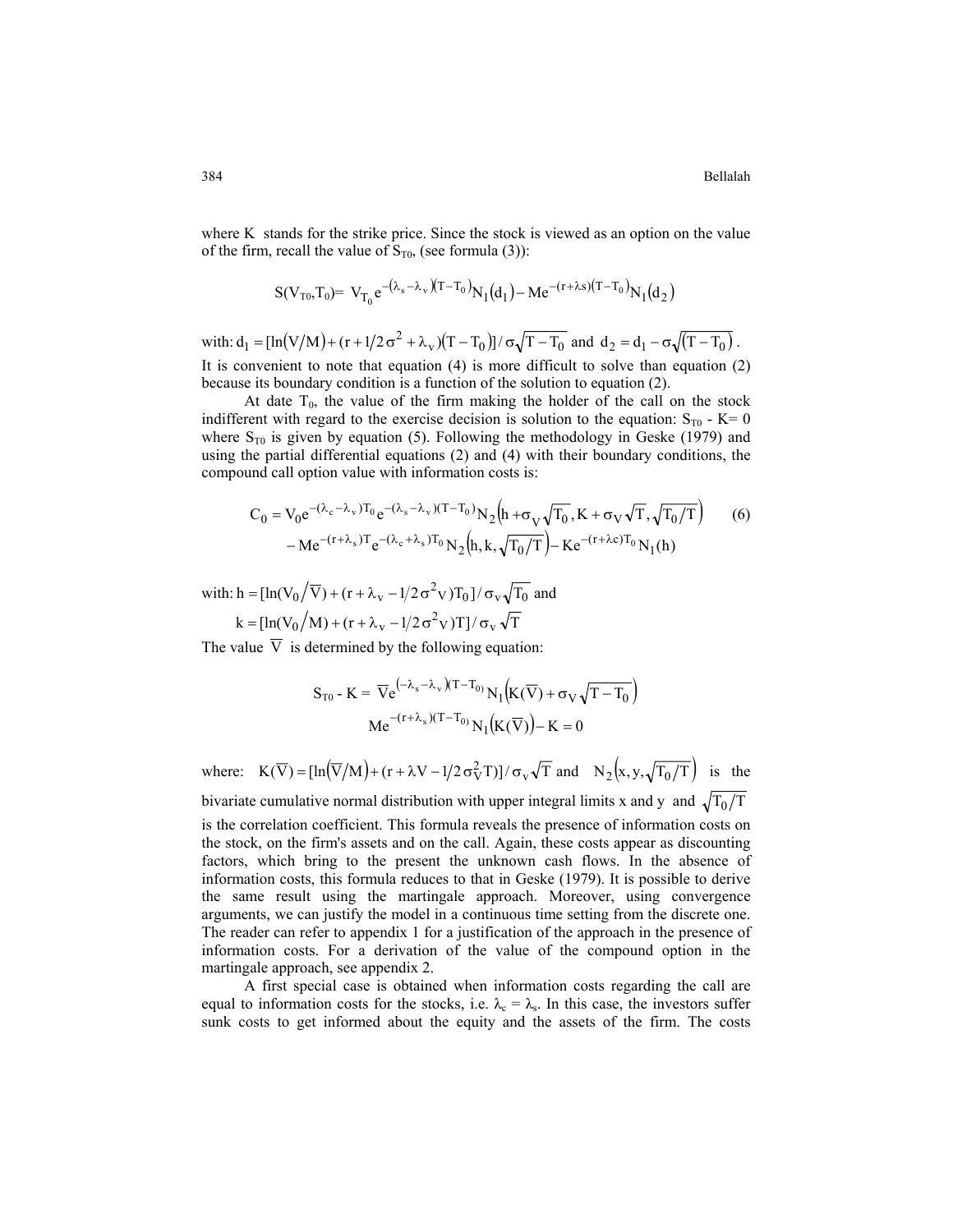regarding the equity and the firm's cash flows reflect the agency costs and the asymmetric information costs. In this situation, the formula is given by:

$$
C_0 = V_0 e^{-(\lambda_c - \lambda_v)T} N_2 (h + \sigma_V \sqrt{T_0}, K + \sigma_V \sqrt{T_0/T})
$$
  
- Me<sup>-(r+\lambda c)T</sup>N<sub>2</sub> (h, k,  $\sqrt{T_0/T}$ ) - Ke<sup>-(r+\lambda c)T\_0</sup>N<sub>1</sub>(h) (7)

The value  $\overline{V}$  is determined by the following equation:

$$
S_{T0} - K = \overline{V}e^{-(\lambda_c - \lambda_v)(T - T_0)} N_1(k + \sigma_V \sqrt{T - T_0}) - Me^{-(r + \lambda c)(T - T_0)} N_1(K) - K = 0
$$

A second special case of the compound option formula is obtained when the incurred information costs are equal to a same value  $\lambda$  for the stock, the firm's value and the call. In this context, the compound option formula becomes :

$$
C_0 = V_0 N_2 \left( h + \sigma_V \sqrt{T_0}, K + \sigma_V \sqrt{T}, \sqrt{T_0/T} \right)
$$

$$
-Me^{-(r+\lambda)T} N_2 \left( h, k, \sqrt{T_0/T} \right) - Ke^{-(r+\lambda)T_0} N_1(h)
$$

where the value  $\overline{V}$  is determined from the following equation:

$$
S_{T0}\text{ - }K\text{ = }\overline{V}N_{1}\Bigl(K+\sigma_{v}\sqrt{T-T_{0}}\Bigr)-M\ e^{-(r+\lambda)(T-T_{0})}N_{1}(K)\text{ - }K\text{ = }0
$$

If the information cost is zero, this compound option pricing formula becomes the one in Geske [1979].

# **IV. COMPARISONS TO STANDARD MODELS**

Using the above formula, it is easy to see that the value of the call is higher when the value of the firm rises in the absence of information cost. A similar result is obtained when all the information costs are of equal magnitude  $\lambda$ . In this case, we have:

$$
C_V = N_2 \Big( h + \sigma_V \sqrt{\tau_1} , K + \sigma_V \sqrt{T}, \sqrt{T_0/T} \Big) = N_2 > 0
$$

This result shows that the call value is an increasing function of the value of the firm in the presence of information costs. It is also easy to see that the call value falls when the face value of debt increases:

$$
C_M = e^{-(r+\lambda)T} N_2(h, k, \sqrt{T_0/T}) < 0
$$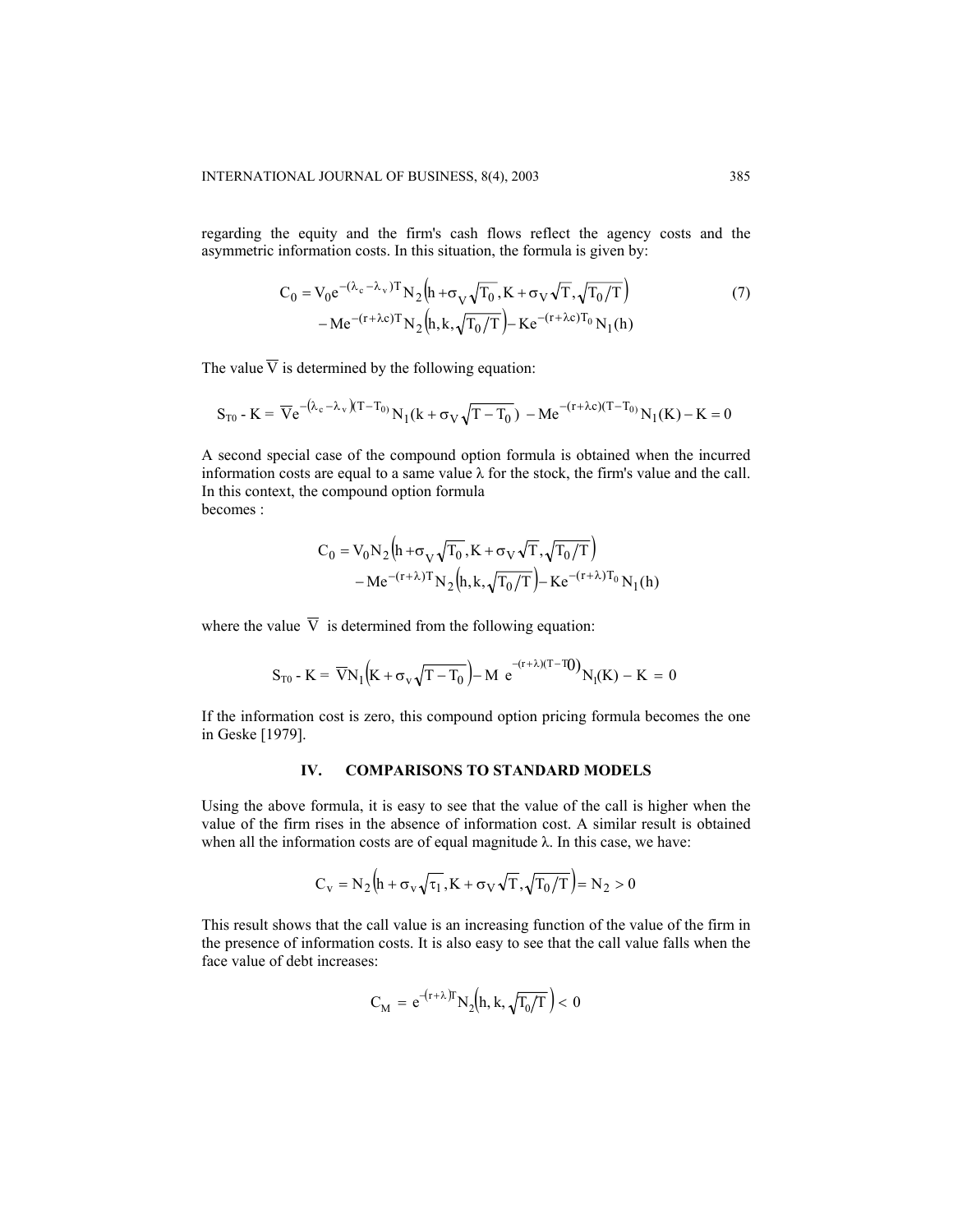However, the decrease in the call's value is greater than in standard models as in Geske. In fact, since the discounting factor is greater in the presence of information costs, the call value is less important. When the variance rate increases, the call price rises:

$$
C_{\sigma_{\rm V}^2} = N_2(.)/N_1 \left( K + \sigma_{\rm V} \sqrt{T} \right) M e^{-(r+\lambda)T} N_1(\rm K) \sqrt{T/2\sigma_{\rm V}} > 0
$$

where  $N_1(K)$  stands for the normal density function. As the call's exercice price rises, the call price falls:

$$
C_k = -e^{-(r+\lambda)T_0} N_1(h)
$$

When the risk-less rate increases, the call price rises:

$$
C_{r} = N_{2}(.)/N_{1}(K + \sigma_{V}\sqrt{T})MTe^{-(r+\lambda)T}N_{1}(K) > 0
$$

The same result applies in the presence of information costs where the increase is less than that in Geske's model since the discounting factor is greater. When the information uncertainty increases, the call price rises:

$$
C_{\lambda} = N_2(.)/N_1 \left(K + \sigma_V \sqrt{T}\right) M T e^{-(r + \lambda)T} N_1(K) > 0
$$

Since the information costs affect the riskiness of the stock because of incomplete information, they affect the value of the stock and lead to higher option values. The compound option formula takes into account the effects of the capital structure and information costs on the value of the call. When the face value of the debt is zero, i.e. if the option is written on the equity of an unlevered firm, the compound option formula becomes the standard Black and Scholes equation with information costs. When the stock price changes, this affects the debt/equity ratio and the riskiness of the stock. Recall that the instantaneous volatility of the stock is given by:

$$
\sigma_S(V,t) = (S_V \, V/S) \sigma_V
$$

where  $(S_v V/S)$  is the elasticity of the stock with respect to the firm's value.

In the compound option model, the variance of the stock is inversely associated with the stock price. When the stock price falls (rises), the debt/equity ratio falls (rises). The decreased (increased) risk is then reflected by a fall (rise) in the stock's variance. The partial derivative of the stock's standard deviation with respect to the stock price is:

$$
\partial \sigma_s / \partial S = -(V/S^2) \partial S / \partial V \sigma_V = -(V/S^2) N_1 (K + \sigma_v \sqrt{T}) \sigma_V < 0
$$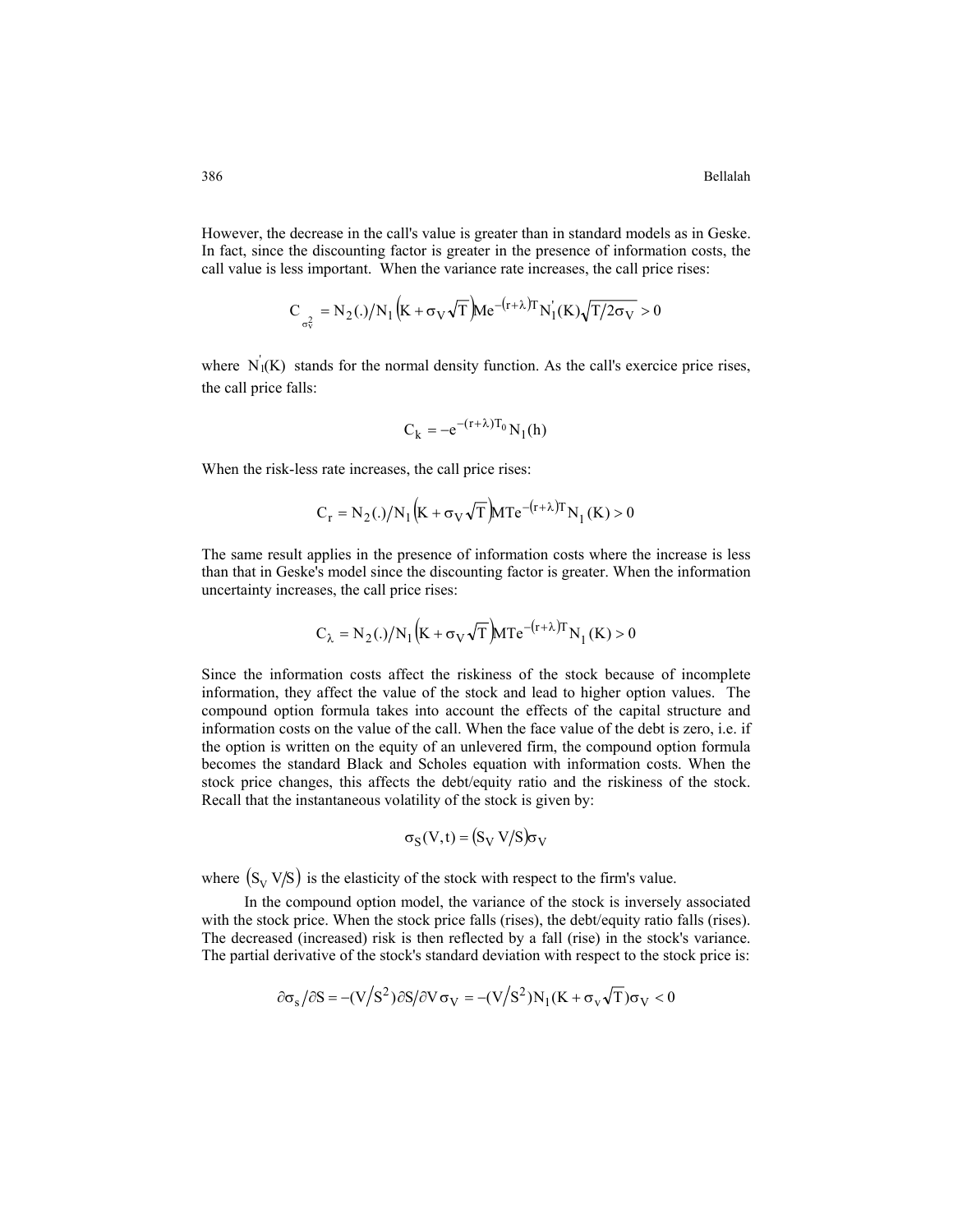When the debt/equity ratio changes result mainly from changes in the stock price, then the percentage changes in the stock's return will be greater if prices have fallen than when they have risen. Since the option value rises when the volatility is higher, if the stock price has risen (fallen), the decreased (increased) variance of the stock will act to lower (raise) the value of the option on the stock. In this setting, changes in the capital structure induced by variations in the value of the firm are transmitted by the stock's variance to affect the price of the option on the stock. The changes in the firm's value are based on the expectations of the market regarding the prospective cash flows of the firm taking into account the signaling costs and the asymmetric information via the information costs on the firm and its assets. In this model, the stock's variance is a function of all the variables that determine the stock price including information costs and the debt's maturity date. Since the reduction in time to maturity of the option on the stock, reduces the option value, the value of the stock as an option on the value of the firm decreases as well. The decrease in S leads to a higher debt/equity ratio. This increases the riskiness on the firm's stock. The resulting higher variance of the stock will lead to a higher option price for the option on the stock. The effects of the leverage and information costs are clear via the compound option pricing model. In the Black-Scholes model, the option is a function of five parameters:  $C_{BS} = f(S, \sigma_s, r, T_0, K)$ . In the simple above model, the option has besides two degrees of freedom corresponding to information costs on the option and its underlying asset,  $C_{\rm BJ} = f(S, \sigma_s, r, T_0, \lambda_s, \lambda_c, K)$ .

The two extra variables are necessary to capture the main messages in the theories of asymmetric information and signaling. The values of the information costs can be estimated using a similar procedure as that in Merton (1987) or an implicit estimation as the one proposed in Bellalah (1999). The compound option model contains four extra parameters with respect to the standard Black and Scholes model to capture the effects of information costs and the effects of leverage via the face value of debt, its maturity and the discounting factors. The value of the compound option is  $C_{BI} = g(S, \sigma_v, r, T_0, T, \lambda_s, \lambda_c, K, M)$ . Three of these variables are observable and the others can be computed. The information costs can be estimated as described above. The value of the firm can be computed from the market values of equity and the outstanding debt,  $V = S + B$ . The face value of debt and its maturity are given by the balance sheet. The following tables present the simulation results of the above models. Table 1 gives the call equity values using the Black and Scholes model and our model. The following parameters are used for the simulations:  $M = 100$ ,  $r = 0.08$ ,  $T = 0.25$ ,  $\sigma_V$ = 0.4. The following information costs are used to generate option values:  $(\lambda_s = \lambda_v = 0)$ which correspond to the Black and Scholes case, and  $(\lambda_s=0.1\%, \lambda_v=1\%)$ ,  $(\lambda_s=0\%$ ,

 $\lambda_v$  = 1 %) and ( $\lambda_s$  = 0.1 %,  $\lambda_v$  = 3 %). The results show that in all cases our option values are less than those reported for the Black and Scholes model. The difference between the two models depends on the magnitude of information costs. Since the Black and Scholes model overvalues call option prices, our model reduces the amount of this mispricing bias.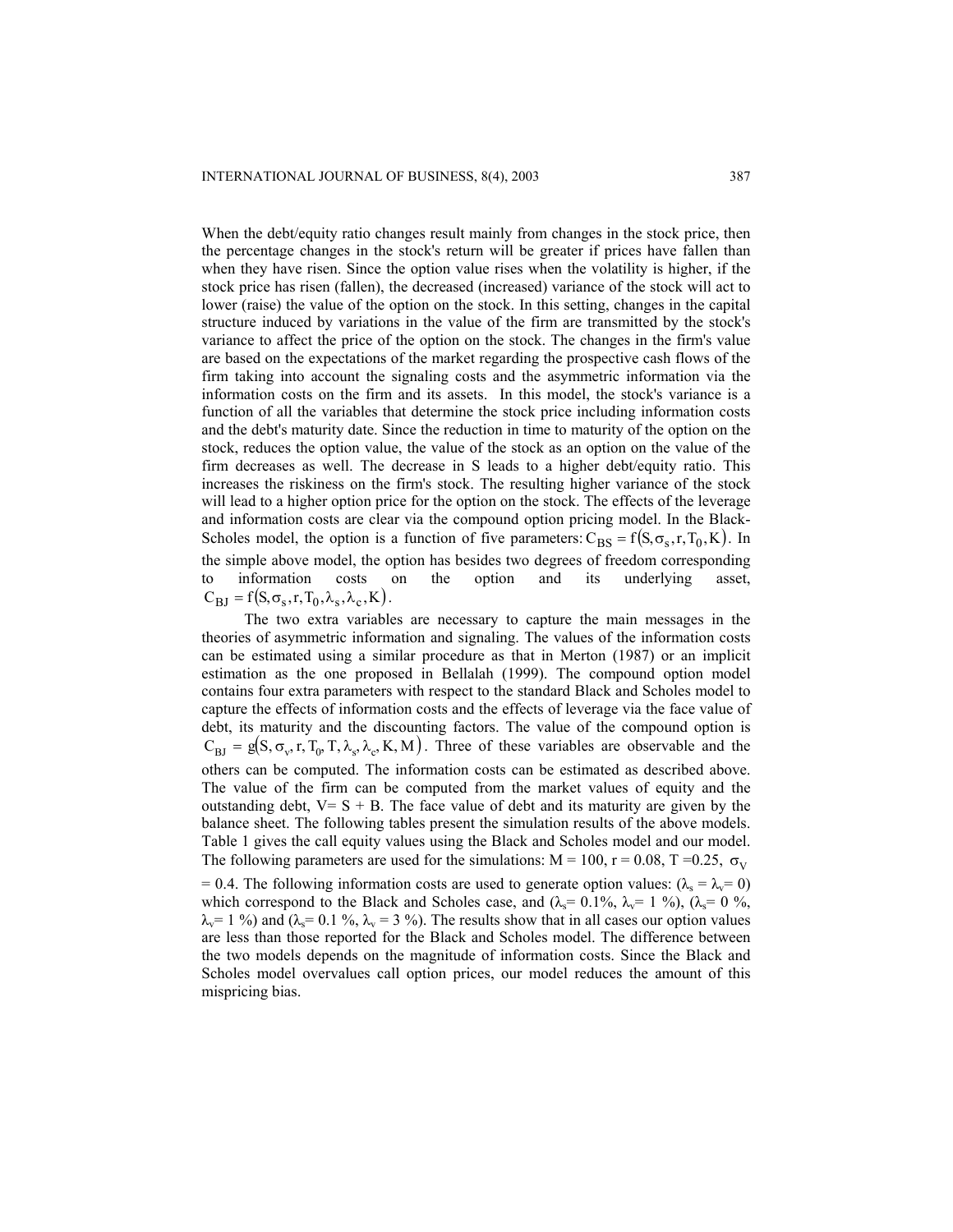| Table 1                                                                        |
|--------------------------------------------------------------------------------|
| Simulation and comparison of the Black and Scholes model and our model for the |
| values of European equity options                                              |

| The following parameters are used: |                                     |                                             |                                       |                                         |  |  |
|------------------------------------|-------------------------------------|---------------------------------------------|---------------------------------------|-----------------------------------------|--|--|
|                                    | $\lambda_{\rm s}=\lambda_{\rm v}=0$ | $\lambda_{s} = 0.1\%$ , $\lambda_{y} = 1\%$ | $\lambda_s = 0\%$ , $\lambda_v = 1\%$ | $\lambda_s = 0.1\%$ , $\lambda_v = 3\%$ |  |  |
| 70                                 | 0.000                               | 0.000                                       | 0.000                                 | 0.000                                   |  |  |
| 80                                 | 0.9800                              | 0.9829                                      | 0.9775                                | 0.9780                                  |  |  |
| 90                                 | 4.1206                              | 4.1189                                      | 4.1103                                | 4.0984                                  |  |  |
| 100                                | 8.9163                              | 8.9085                                      | 8.8941                                | 8.8641                                  |  |  |
| 110                                | 15.6302                             | 15.6119                                     | 15.5912                               | 15.5340                                 |  |  |
| 120                                | 23.8003                             | 23.7660                                     | 23.7409                               | 23.6489                                 |  |  |

**Table 2** Simulation and comparisons of European equity values as compound options in the presence of information costs using Geske's model and our model. The following parameters are used:

| $K = 20$ , $M = 100$ , $r = 0.08$ , $T = 0.25$ , $T_0 = 0.125$ , $\sigma_V = 0.4$ |                         |                         |                         |                         |  |  |
|-----------------------------------------------------------------------------------|-------------------------|-------------------------|-------------------------|-------------------------|--|--|
| $V_0$                                                                             | $\lambda_c = 0 \%$      | $\lambda_c = 2\%$       | $\lambda_c = 1\%$       | $\lambda_c = 1\%$       |  |  |
|                                                                                   | $\lambda_{\rm s}=0\%$   | $\lambda_{\rm s} = 2\%$ | $\lambda_{\rm s}=1\%$   | $\lambda_{\rm s} = 2\%$ |  |  |
|                                                                                   | $\lambda_{\rm v} = 0\%$ | $\lambda_{\rm v} = 2\%$ | $\lambda_{\rm v} = 2\%$ | $\lambda_{\rm v} = 2\%$ |  |  |
| 110                                                                               | 6,82                    | 7.13                    | 7,16                    | 7,14                    |  |  |
| 120                                                                               | 15,17                   | 15,65                   | 15,70                   | 15,67                   |  |  |
| 130                                                                               | 26,52                   | 27,16                   | 27,25                   | 27,20                   |  |  |

Table 2 gives the simulation results for the compound option formula with information costs and the Geske's compound call formula for the following parameters: K = 20, M = 100, r = 0.08, T = 0.25,  $T_0$  = 0.125,  $\sigma_V$  = 0.4. The parameters used for information costs in Table 2 are:

case a :  $(\lambda_c = \lambda_s = \lambda_v = 0 \%)$ , case b :  $(\lambda_c = \lambda_s = \lambda_v = 2\%)$ , case c :  $(\lambda_c = \lambda_s = 1\%, \lambda_v = 2)$ , case d :  $(\lambda_c = 1\%, \lambda_s = \lambda_v = 2\% )$ .

In case (a), we have exactly the same values as those generated by the formula in Geske [1979]. This case is a benchmark for the comparisons of our results. The table shows that the compound option price is an increasing function of the firm's assets V. This result is independent of the values attributed to information costs. Note also that the compound option price is an increasing function of the information costs regarding the firm's assets,  $\lambda_v$ . When  $\lambda_v$  is fixed, this allows the study of the effects of the other information costs on the option value. In this case, the option price seems to be a decreasing function of the two information costs  $\lambda_c$  and  $\lambda_s$ . When comparing cases (b)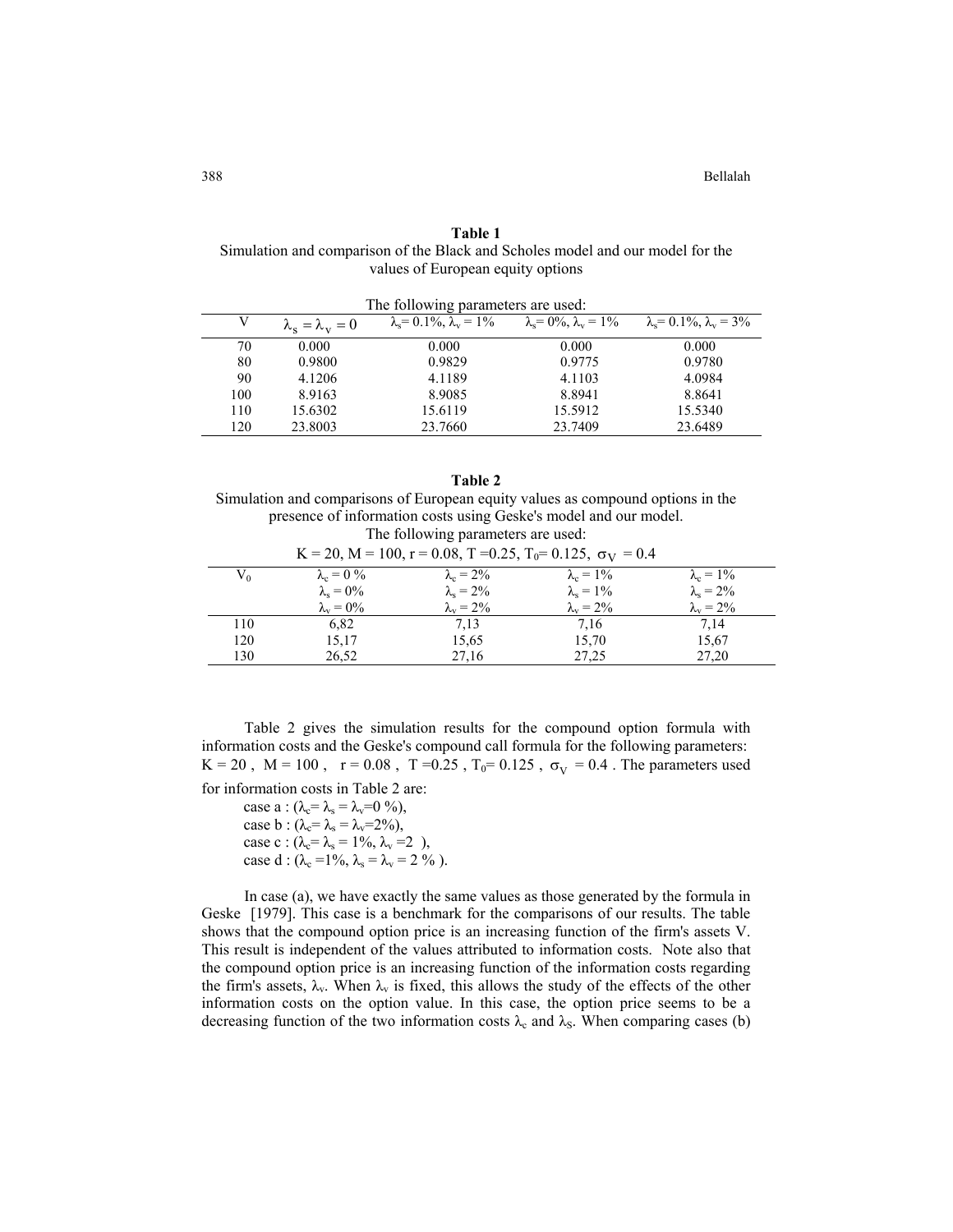and (c) on the one hand and the cases (c) and (d) on the other hand, we observe this decreasing feature. We intend to test this model on real data.

### **V. SUMMARY**

Information costs play a central role in the analysis and the valuation of financial assets, firms and their cash flows. The literature on the valuation of financial claims in the presence of information uncertainty has been formalized by Merton (1987) in his simple model of capital market equilibrium with incomplete information. In that context, information costs include the costs of gathering and processing data and the costs of information transmission from an economic agent to another. The foundations of these costs are linked to the agency theory, the signalling models and the differential information models. These costs affect the cash flows of the firm and its valuation.

Using the notion of information costs, we present an arbitrage argument to derive an option pricing formula within a context of information uncertainty. The formula collapses to that in Black and Scholes in the absence of these costs. By analogy between the option theory and the assets in the capital structure of the firm, the formula can be used to value equity in a levered firm. By considering the call on the firm's stock as a compound option, we develop two alternative approaches for the valuation of compound options in the presence of leverage effects and information costs. The first approach parallels the derivation in Geske [1979]. The second approach uses martingale methods like in Harrison and Kreps [1979]. Convergence arguments from discrete to continuous time models can be applied to give the values of the compound option.

The compound option formulas derived in this paper shed light on the effects of leverage and information uncertainty in the valuation of corporate assets. Since several corporate liabilities can be valued with the compound option approach, our results are useful in the pricing of the capital structure of the firm. Our model can be calibrated to market data. It can be used to estimate implicitly information costs and indirectly, to quantify agency costs and their effects on corporate claims.

The valuation of equity and the firm's assets within information uncertainty is of interest mainly for start up firms, firms facing technological innovations, Internet stocks and firms for which "information" is a main feature in the computation of its value. Our simple context can have different applications and can provide several directions of research in corporate finance and financial markets. In fact, it is possible to extend our analysis using an appropriate database for the empirical estimation of information costs and firm values. This can be done using the methodologies in Merton (1987), Kadlec and McConnell (1994) and Bellalah (1990, 1999). The purpose of this paper is not the estimation of these costs but the study of the possibility to extend the standard valuation techniques to account for the effects of incomplete information. Our results can offer some new reflexions about the computation of the value of equity and the firm's assets in the presence of information uncertainty. The analysis can be used in the valuation of internet stocks and in the study of investments under uncertainty in the presence of incomplete information as in Bellalah (2 001).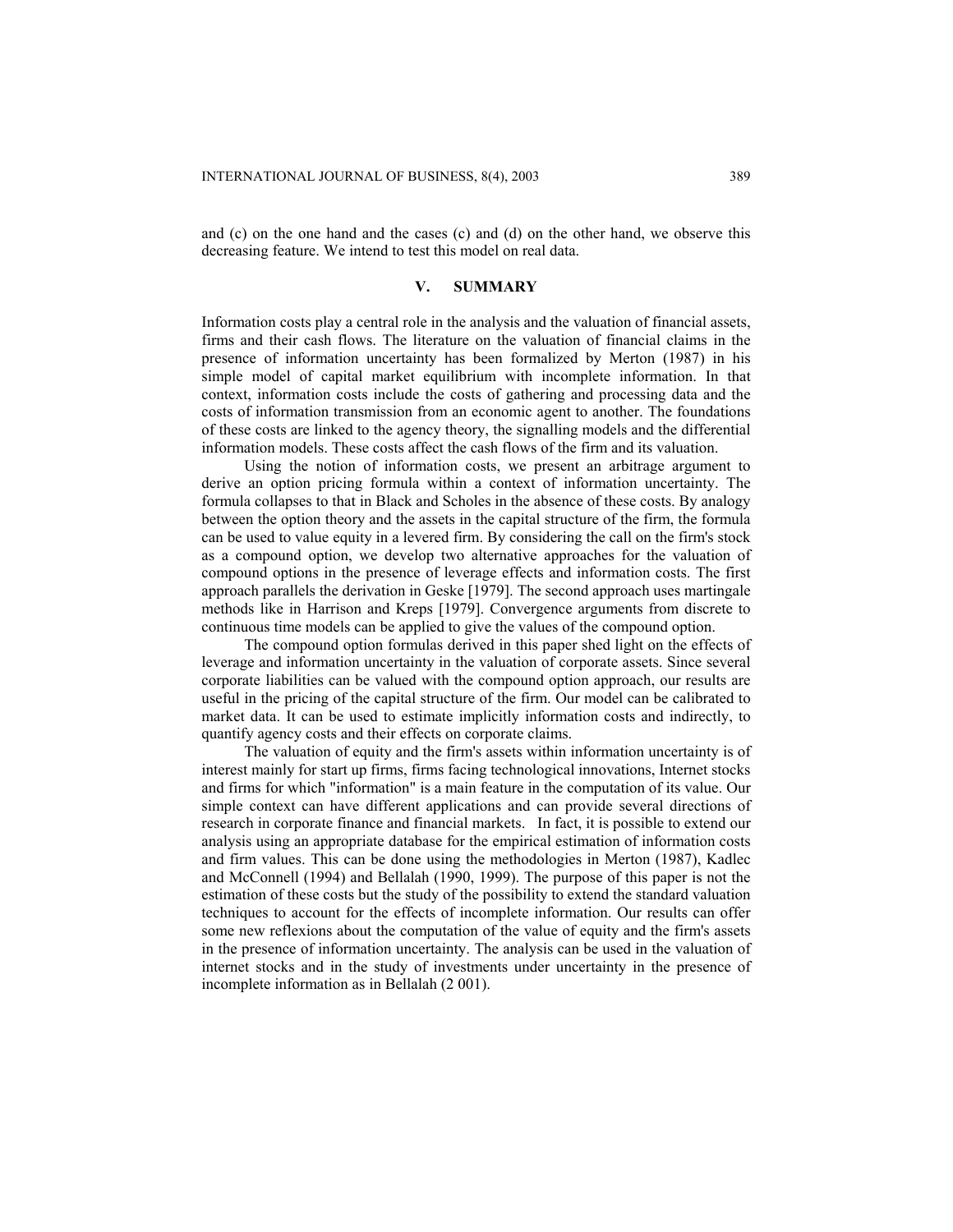### **Appendix 1**

## An alternative derivation of the value of equity as a standard option using the martingale approach

We introduce a second approach to derive the option formula in the presence of information uncertainty. Options prices can be calculated using the risk neutral probability Q defined in the seminal papers of Harrison and Kreps [1979] and Harrison and Pliska [1981]. The relation is:

$$
\mathbf{S}_{\mathrm{T}_0} = e^{-r(T - \mathrm{T}_0)} \mathbf{E}_{\mathrm{Q}} \left[ \mathbf{V}_{\mathrm{T}} | \mathbf{F}_{\mathrm{T}0} \right]
$$

where  $F_{T0}$  is the available information at time  $T_0$ . Following this approach, it is possible to derive such relations in the presence of information costs. Consider a trinomial discrete model with a riskless asset denoted by B, a risky asset V and an option S on V. We assume that there are two dates 0 and 1.

Denote by u, m and d the three random returns of V and by  $\tilde{u}$ ,  $\tilde{m}$  and  $\tilde{d}$ , the three returns of S. To preclude arbitrage, we must impose an additional condition. For all possible strategies ( $\theta^{B}, \theta^{V}, \theta^{S}$ ) of investment at time 0:

$$
\theta^{B}(1+r)B_{0} + \theta^{V}uV_{0} + \theta^{S}\widetilde{u}S_{0} \ge 0
$$
  

$$
\theta^{B}(1+r)B_{0} + \theta^{V}mV_{0} + \theta^{S}\widetilde{m}S_{0} \ge 0
$$
  

$$
\theta^{B}(1+r)B_{0} + \theta^{V}dV_{0} + \theta^{S}\widetilde{d}S_{0} \ge 0
$$

then necessarily  $\theta^B B_0 + \theta^V (1 + \lambda_V) V_0 + \theta^S (1 + \lambda_V) S_0 \ge 0$ . From Farkas' lemma, we know that it implies the existence of three non-negative constants  $q_u$ ,  $q_m$  and  $q_d$  such that:

$$
q_{u} + q_{m} + q_{d} = 1
$$
  
\n
$$
q_{u}u + q_{m}m + q_{d}d = (1 + \lambda_{v})(1+r)
$$
  
\n
$$
q_{u} \widetilde{u} + q_{m} \widetilde{m} + q_{d} \widetilde{d} = (1 + \lambda_{s})(1+r)
$$

These coefficients allow to define a new probability that we denote also Q, depending on the riskless rate r and the information costs  $\lambda_V$  and  $\lambda_s$ . Under this probability, we get the following properties, which extend the notion of risk-neutral probability to the case of information costs:

$$
E_Q[V_1/V_0] = (1 + \lambda_V)(1+r)
$$
 and  $E_Q[S_1/S_0] = (1 + \lambda_s)(1+r)$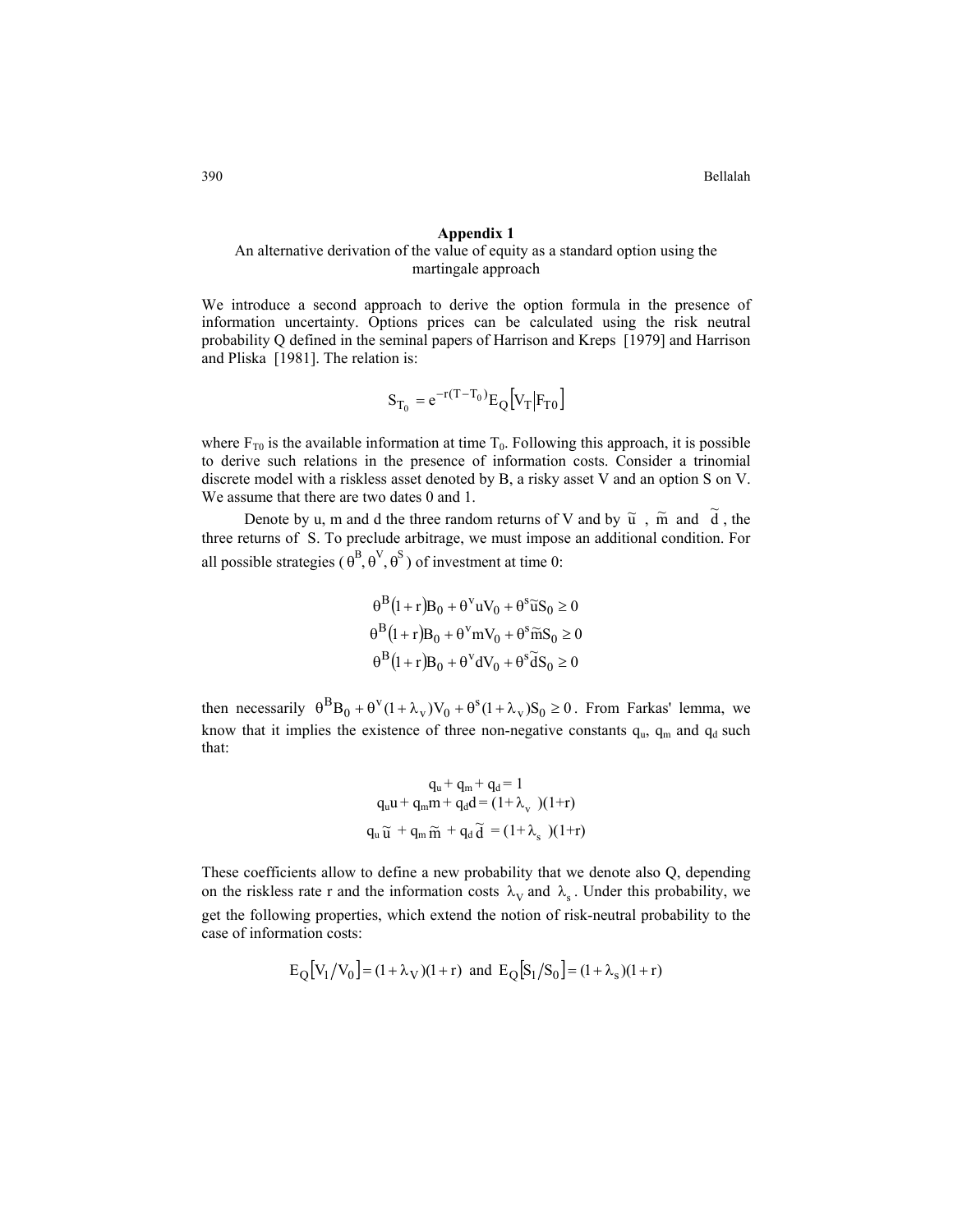Now, if we extend in the same manner the standard multiperiod model of Cox, Ross and Rubinstein (1979) by discretizing the information costs like the riskless rate ( $\lambda_s$  is divided by n if the periods are equal to 1/n) then, we get analoguous conditions for the limit continuous time model. There exists a probability Q such that  $(e^{-(r+\lambda_v)t}V_t)$  and  $(e^{-(r+\lambda_s)t}S_t)$  are martingales under Q. Then, under the probability Q, we have:

$$
dV/V = [r + \lambda_V]dt + \sigma_V dz
$$

where z is a brownian motion under Q. Since at time T,  $S_T = max[V_T-M,0]$  then

$$
S_t = e^{-(r+\lambda_s)(T-t)} E_Q \left[ max[V_T - M, 0]F_t \right]
$$

So we deduce:

$$
S_t = e^{-(r+\lambda_s)(T-t)} \Big| e^{-(r+\lambda_v)} E_Q[V_T I_{V_{T\geq M}} | F_t \Big] - M e^{-(r+\lambda_v)} Q[V_T \geq M | F_t] \Big]
$$

Therefore,  $S_t$  is equal to the standard Black and Scholes price with a new riskless rate equal to  $(r + \lambda_V)$  multiplied by the discount factor  $S_t = e^{-(\lambda_{s-\lambda_V})(T-t)}$ . So we immediately deduce the relations (3) and (5).

#### **Appendix 2**

### An alternative derivation of the compound option's formula using the martingale approach

Using similar arguments as before, we obtain:

$$
C_0 = e^{-(r+\lambda_c)T_0} E_Q[C_{T0}]
$$

But

$$
V_{T0} = V_0 e^{\sigma \sqrt{T_0} \xi + (r + \lambda_v - 1/2\sigma^2) T_0}
$$

where the distribution of  $\xi_i$  is the standard Gaussian law.

Letting 
$$
g(x) = V_0 e^{\sigma \sqrt{T0}x + (r + \lambda_v - 1/2\sigma^2)T_0}
$$
, then:  
\n
$$
C_0 = e^{-(r + \lambda_c)T0} \left[ \int_R (e^{-(\lambda_s - \lambda_v)(T - T0)} g(x) N(d_1(x))) - Me^{-(r + \lambda_s)(T - T0)} N(d_2(x)) - K) e^{-x^2/2} / \sqrt{2\pi} \right] dx
$$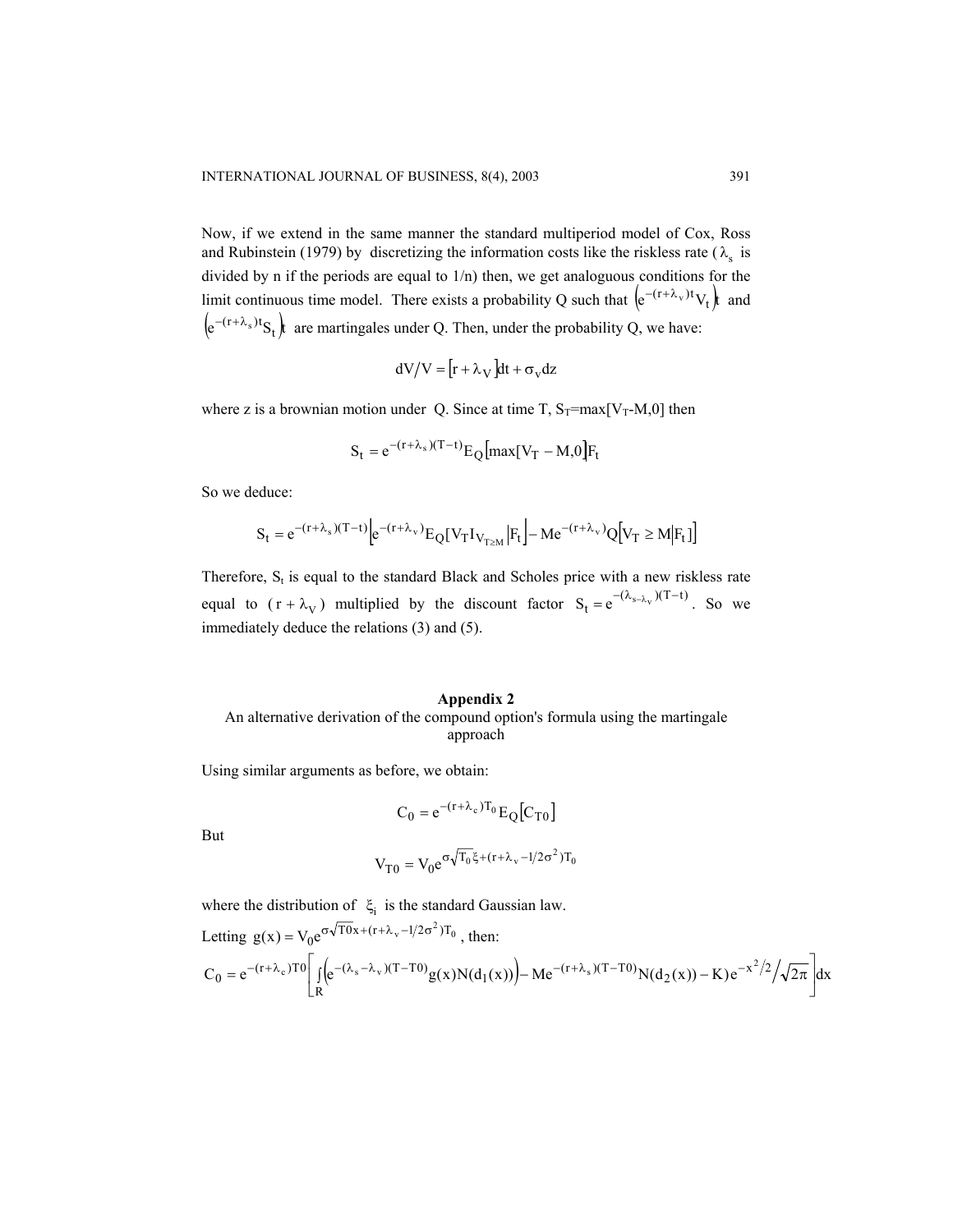392 Bellalah

with:

$$
d_1(x) = [\ln(V_0/M) + \sigma \sqrt{T_0} x + (r + \lambda_v)T + 1/2\sigma^2 T - \sigma^2 T_0]^{\sigma\sqrt{(T-T_0)}} \text{ and } d_2(x) = d_1(x) - \sigma \sqrt{(T-T_0)}.
$$

Then by applying standard integral calculation (change of variables for example), we deduce the result. Details about calculations are available on request.

### **ACKNOWLEDGMENT**

We thank Professors Darell Duffie, Richard Roll, Gordon Sick, Lenos Trigeorgis, Giovanni Barone-Adesi and Robert Webb for their helpful discussions and comments on an earlier version of this paper.

#### **REFERENCES**

- Arbel, Avner and Paul Strebel, 1982, "The Neglected and Small Firm Effects", *The Financial Review*, 201-218.
- Amihud, Y. and Mendelson H., 1989, "The Effects of Beta, Bid-Ask Spread, Residual Risk, and Size on Stock Returns", *Journal of Finance*, No. 2, 479-486
- Amihud, Y. and Mendelson, H., 1986, "Asset Pricing and the Bid-ask Spread", *Journal of Financial Economics,* 17, 223-249
- Amihud, Y. and Mendelson, H., 1988, "Liquidity and Asset Pricing: Financial Management Implications", *Financial Management*, Spring, 5-15
- Barry, C. and Stephen J. Brown, 1986, "Limited Information as a Source of Risk", *Journal of Portfolio Management*,12, 66-73.
- Beneish, M. and Gardner, J., 1995, "Information Costs and Liquidity Effects from Changes in the Dow Jones Industrial Average List", *Journal of Financial and Quantitative Analysis*, Vol. 30, No. 1.
- Bellalah, M., 1999, "The Valuation of Futures and Commodity Options with Information Costs, *Journal of Futures Markets*, 19, 645-664
- Bellalah, M., 2001, "On Irreversibility, Sunk Costs and Investment under Incomplete Information," *R&D Management Journal,* Vol. 31.
- Bellalah, M., 2001, "A Re-examination of Corporate Risks Under Incomplete Information," *International Journal of Finance and Economics*, 6, 59-67.
- Bellalah, M., 2001, "Market Imperfections, Information Costs and the Valuation of Derivatives: Some General Results", International Journal of Finance, Vol. 13, 1895-1928
- Bellalah, M., 2002, "Valuing Lease Contracts under Incomplete Information: A Realoptions Approach," *The Engineering Economist*, Vol 47, 193-211,
- Bellalah, M., 2002, "On Investment in Technological Innovations Under Incomplete Information", *Real R&D Options*, edited by Dean Paxson, Chapter 10.
- Black, F. and Scholes, M., 1973, "The pricing of options and corporate liabilities", *Journal of Political Economy*, 81, 637-659.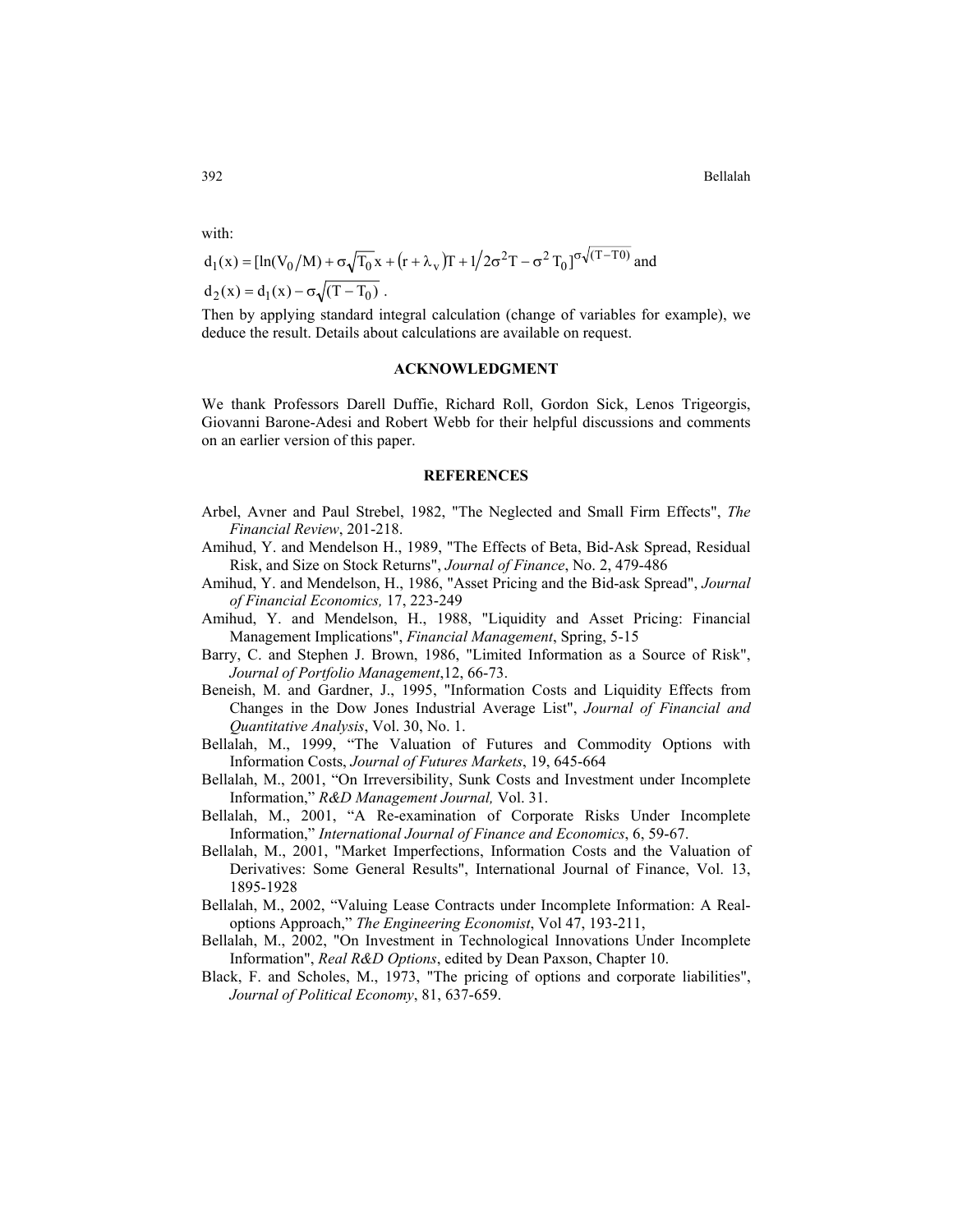- Black, F. and Cox, J., 1976, "Valuing Corporate Securities: Some Effects of Bond Indenture Conditions,", *Journal of Finance*, May.
- Briys, E. and Bellalah, M., 1998, *Options, Futures and Exotic Derivatives*, John Wiley and Sons.
- Cox, J, Ross, S. and Rubinstein, M., 1979, "Option Pricing: A Simplified Approach", *Journal of Financial Economics*, Vol. 7, 229-263.
- Coval, J. and Moskowitz, T. F., 1999, "Home Bias at Home: Local Equity Preference in Domestic Portfolios", Working Paper, University of Michigan.
- Dixit, A. and Pindyck, 1994, *Investment Under Uncertainty*, Princeton University Press, Princeton.
- Follmer, H. and M. Schweizer, 1991, "Hedging of Contingent Claims under Incomplete Information," in: M.H.A. Davis and R.J.Elliott (eds), *Applied Stochastic Analysis*, Stochastics Monographs, Gordon and Breach, Vol 5, London,New York, 389-414.
- Foerster, S. and Karolyi, G., 1999, "The Effect of Market Segmentation and Investor Recognition on Asset Prices: Evidence from Foreign Stocks Listing in the United States", *Journal of Finance*, 49, 981-1014
- Galai, D. and Masulis, R, 1976, "The Option Pricing Model and the Risk Factor of Stock", *Journal of Financial Economics*, 53-81.
- Geske, R., 1979, "The Valuation of Compound Options", *Journal of Financial Economics,* 7, 375-380.
- Grenadier, S.R. and Weiss, A.M., 1997, "Investment in Technological Innovations: An Option Pricing Approach", *Journal of Financial Economics,* 44, 397-416.
- Harrison, J.M. and D. Kreps, 1979, "Martingales and Arbitrage in Multiperiod Securities Markets", *Journal of Economic Theory*, 20, 381-408.
- Harrison, J.M. and S. Pliska, 1981, "Martingales and Stochastic Integrals in the Theory of Continuous Trading", *Stochastic Processes and Their Applications*, 11, 215-260.
- Kadlec, G. and McConnell, J., 1994, "The Effect of Market Segmentation and Illiquidity on Asset Prices: Evidence from Exchange Listings", *Journal of Finance*, 49, 611-635
- Merton, R., 1987, "An Equilibrium Market Model with Incomplete Information", Journal of Finance, 42, 483-510.
- Orosel, G., 1997, "Participation Costs, Trend Chasing and Volatility of stock prices", *Review of Financial studies*, 3, 521-557.
- Stulz, R., 1999, "Globalization of eEquity Markets and the Cost of Capital", Working Paper, February, 923-934.
- Shleifer, A. and Vishny, R.W., 1997, "The Limits of Arbitrage", *Journal of Finance,*  No. 1, March 35-55.
- Triantis, A. and Hodder, J., 1990, "Valuing Flexibility as a Complex Option", *Journal of Finance*, 2, 549-565.